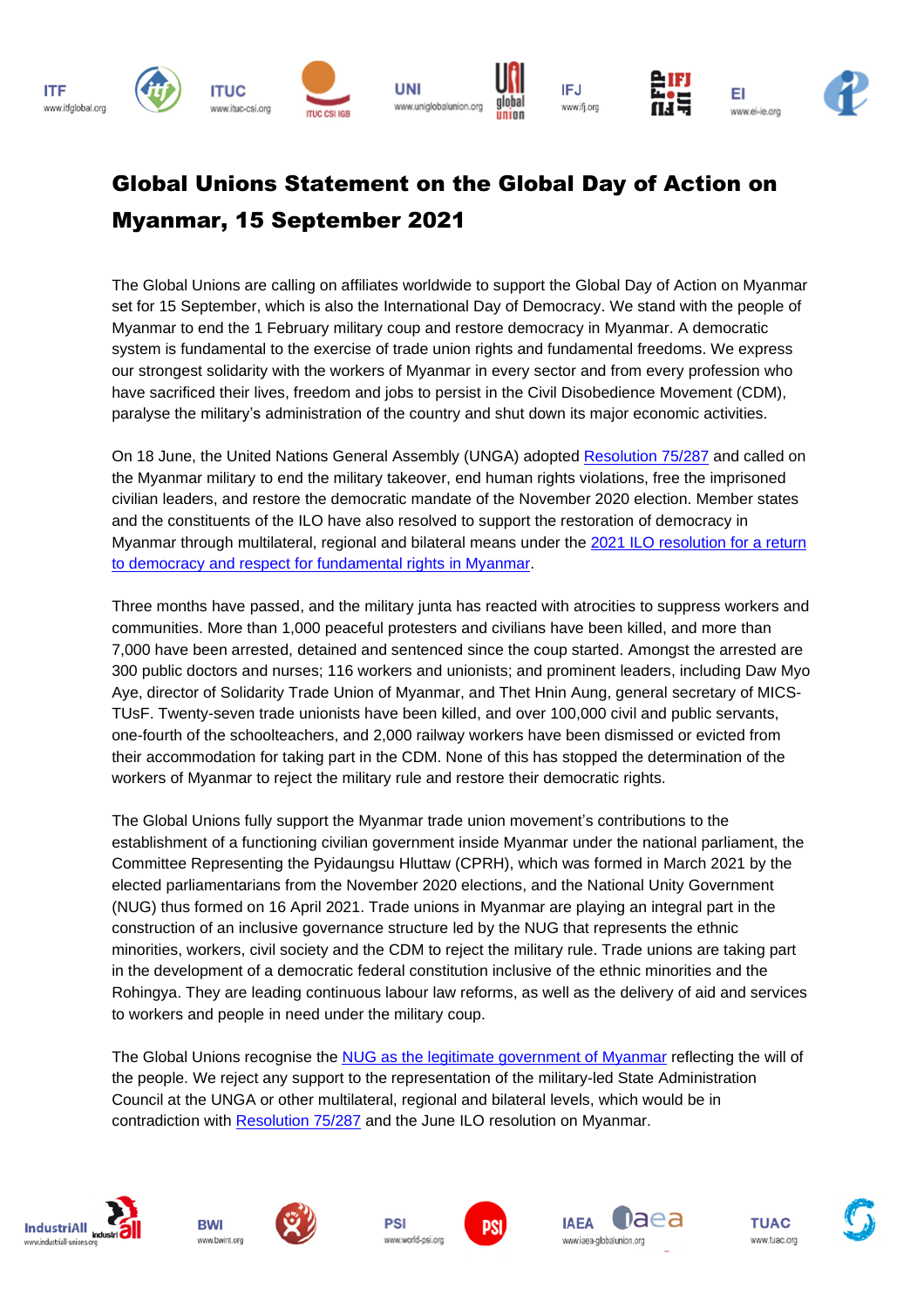

In May, the Global Unions also demanded that multinationals observe [enhanced](http://www.industriall-union.org/global-unions-to-challenge-legitimacy-of-myanmar-junta-at-ilc) due diligence and cut direct and associated business ties with the Myanmar military to be in line with UN Guiding Principles on Business and Human Rights and the OECD Guidelines for Multinational Enterprises. Divestment should be the business choice when due diligence cannot be exercised.

It has been the recommendation of the United [Nations](https://www.ohchr.org/EN/HRBodies/HRC/MyanmarFFM/Pages/EconomicInterestsMyanmarMilitary.aspx) Human Rights Council (UNHRC) in its 2019 report on the economic interests of the Myanmar military to end the impunity of Myanmar's military by isolating them financially.

In view of the systematic labour violations and human rights atrocities committed by the security and military forces under the military takeover of the country, it becomes imperative that the incumbent sanctions that seek to target individual military leaders and their cronies must be comprehensive. Businesses must take action to ensure that investment and economic activities in Myanmar do not contribute to perpetuating the military rule, sustaining the financial capacity of the military regime or aggravating the systematic human rights violations.

However, leading multinationals are still maintaining their business links with the conglomerates and cronies that are owned by or linked to the military named in the 2019 UNHRC report. At the same time, the military regime is perpetuating its rule over the country through briberies, tariffs, fees and tax payments collected from domestic and foreign-invested companies.

We are gravely concerned that the serious risks for employers to provide for decent work as pointed out in the June resolution of the ILO on Myanmar have worsened. When the profound concerns of the ILO Governing Body's Decision [concerning](https://www.ilo.org/gb/GBSessions/GB342/ins/WCMS_807504/lang--en/index.htm) the situation in Myanmar (25 June) are noted, it is clear that the conditions for human rights due diligence can hardly be said to exist as the military rule continues. This is explicitly confirmed by the Myanmar Labour Alliance, composed of our affiliates in Myanmar and 16 labour organisations in the country. Trade unionists and workers are increasingly exposed by their employers and arrested in military raids in the industrial zones. Moreover, as labour dispute resolution and wage protection mechanisms have been dismantled, and collective bargaining agreements are not observed, continued business in Myanmar risks contributing to labour violations and sustaining the military regime.

On the Global Day of Action on Myanmar, the Global Unions are mobilising the global trade union movement to urge for the recognition of the NUG at the 76th UNGA as the legitimate government to represent the people and the state of Myanmar. We will expose companies that still maintain business ties with the Myanmar military junta in the [financial,](https://uniglobalunion.org/news/uni-calls-multinational-banks-divest-myanmar) [hotel,](https://iufap.org/2021/08/28/international-day-of-democracy-2021-posters-accor-and-hilton-must-stop-financing-myanmars-military-junta/) transport, construction, woodworking, forestry and garment sectors, where enhanced due diligence is increasingly impossible, and we call for corporate divestment and comprehensive sanctions to cease businesses' human rights violations and contributions to sustaining the military regime. We urge the global trade union movement to support and contribute to the [Myanmar](https://qatar.ituc-csi.org/myanmar-strike-fund) trade union movement's struggle through the ITUC Myanmar [Strike](https://qatar.ituc-csi.org/myanmar-strike-fund) Fund and the sectoral strike funds coordinated by the **BWI**, [EI](https://www.ei-ie.org/index.php/en/item/24822:education-international-condemns-the-coup-and-repression-in-myanmar) and the **PSI**.

The Global Unions are committed to restoring democracy and freedom of association in Myanmar. We call on international governments to:

a. recognise the National Unity Government of the Republic of Myanmar (NUG) at the UNGA and at multilateral and bilateral levels;